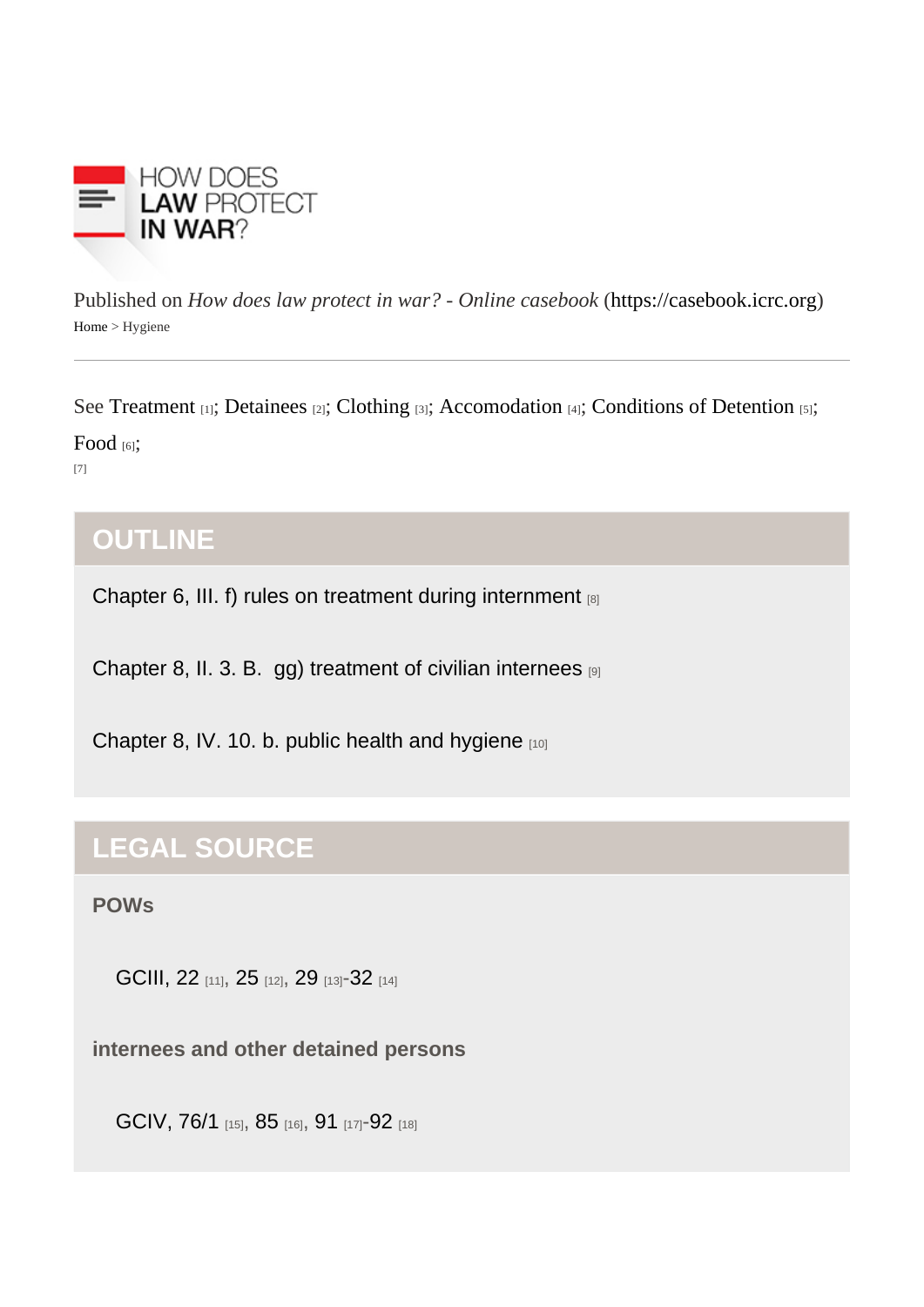[PII, 5/1\(b\)](https://www.icrc.org/applic/ihl/ihl.nsf/Article.xsp?action=openDocument&documentId=2739F5E7A6BD992CC12563CD0051E7B6) [19] and [5/2\(b\)](https://www.icrc.org/applic/ihl/ihl.nsf/Article.xsp?action=openDocument&documentId=2739F5E7A6BD992CC12563CD0051E7B6) [19]

protected persons

[GCIV, 49/3](https://www.icrc.org/applic/ihl/ihl.nsf/Article.xsp?action=openDocument&documentId=77068F12B8857C4DC12563CD0051BDB0) [20], [56](https://www.icrc.org/applic/ihl/ihl.nsf/Article.xsp?action=openDocument&documentId=AD2F7F5D8CF955AFC12563CD0051BE51) [21], [76/1](https://www.icrc.org/applic/ihl/ihl.nsf/Article.xsp?action=openDocument&documentId=076982CDB0849904C12563CD0051BFFD) [15], [85](https://www.icrc.org/applic/ihl/ihl.nsf/Article.xsp?action=openDocument&documentId=96B5BA81516E8562C12563CD0051C0A6) [16]

## **DOCUMENTS**

[UN, Minimum Humanitarian Standards](https://casebook.icrc.org/case-study/un-minimum-humanitarian-standards) [22]

## **CASES**

[Former Yugoslavia, Special Agreements between the Parties to the Conflicts](https://casebook.icrc.org/case-study/former-yugoslavia-special-agreements-between-parties-conflicts) [23]

[Water and Armed Conflicts](https://casebook.icrc.org/case-study/water-and-armed-conflicts) [24]

[UN, Guidelines for UN Forces](https://casebook.icrc.org/case-study/un-guidelines-un-forces) [25]

[Eritrea/Ethiopia, Partial Award on POWs](https://casebook.icrc.org/case-study/eritreaethiopia-partial-award-pows) [26]

[United States, United States v. Noriega](https://casebook.icrc.org/case-study/united-states-united-states-v-noriega) [27]

[Ethiopia/Somalia, Prisoners of War of the Ogaden Conflict](https://casebook.icrc.org/case-study/ethiopiasomalia-prisoners-war-ogaden-conflict) [28]

[Case Study, Armed Conflicts in the Great Lakes Region \(1994-2005\)](https://casebook.icrc.org/case-study/case-study-armed-conflicts-great-lakes-region-1994-2005) [29]

[Iraq, Medical Ethics in Detention](https://casebook.icrc.org/case-study/iraq-medical-ethics-detention) [30]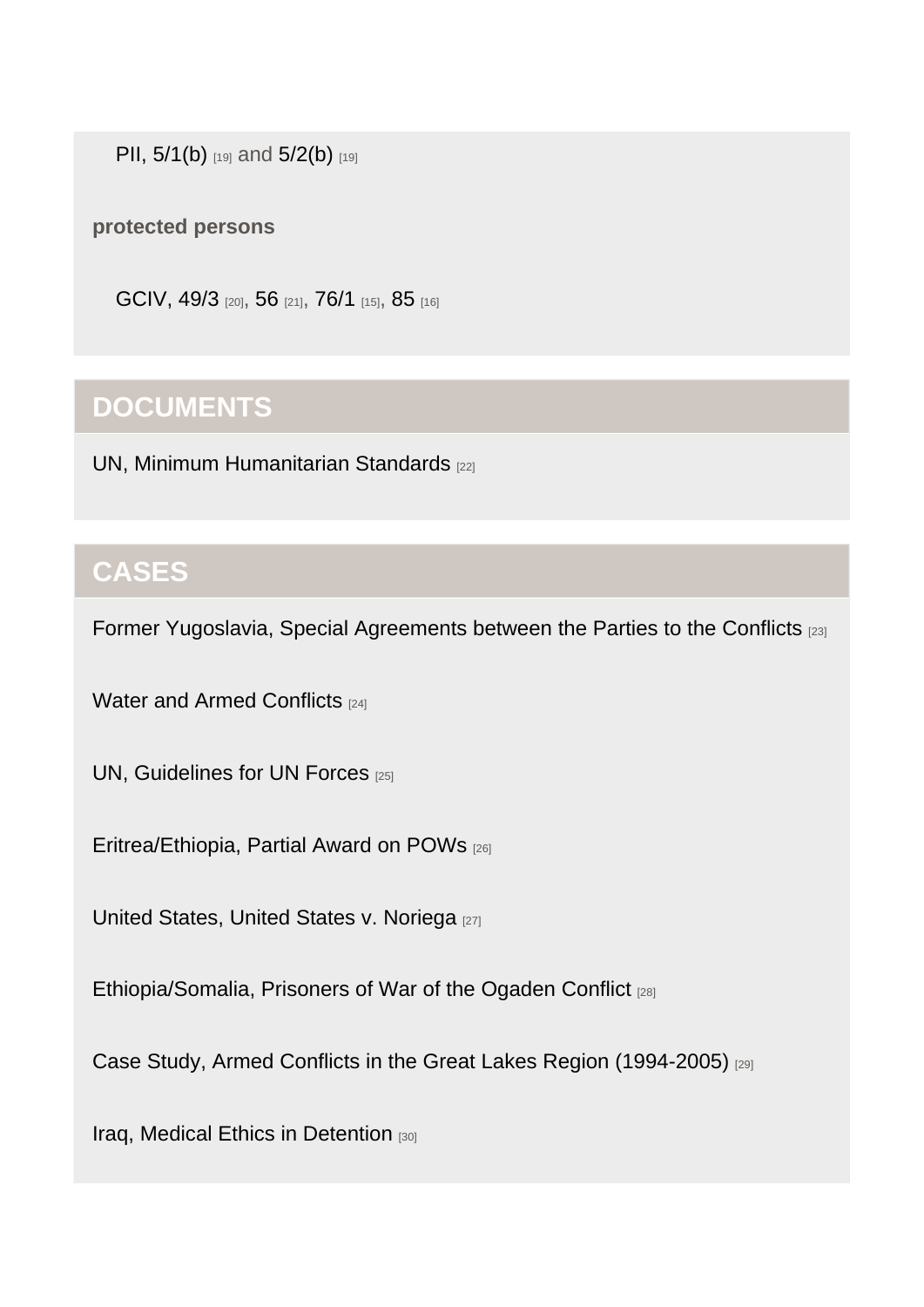#### [ICRC, Customary International Humanitarian Law](https://casebook.icrc.org/case-study/icrc-customary-international-humanitarian-law) [31]

| Source URL: https://casebook.icrc.org/glossary/hygiene                                                  |
|---------------------------------------------------------------------------------------------------------|
| Links                                                                                                   |
| [1] https://casebook.icrc.org/glossary/treatment                                                        |
| [2] https://casebook.icrc.org/glossary/detainees                                                        |
| [3] https://casebook.icrc.org/glossary/clothing                                                         |
| [4] https://casebook.icrc.org/glossary/accommodation                                                    |
| [5] https://casebook.icrc.org/glossary/conditions-detention                                             |
| [6] https://casebook.icrc.org/glossary/food                                                             |
| [7] https://casebook.icrc.org/glossary/grave                                                            |
| [8] https://casebook.icrc.org/law/combatants-and-pows#iii_f                                             |
| [9] https://casebook.icrc.org/law/civilian-population#ii_3_b_gg                                         |
| [10] https://casebook.icrc.org/law/civilian-population#iv_10_b                                          |
| $[11]$                                                                                                  |
| https://www.icrc.org/applic/ihl/ihl.nsf/Article.xsp?action=openDocument&documentId=2EC4EDF33D483B15C12  |
| $[12]$                                                                                                  |
| https://www.icrc.org/applic/ihl/ihl.nsf/Article.xsp?action=openDocument&documentId=05888105F467757BC125 |
| $[13]$                                                                                                  |
| https://www.icrc.org/applic/ihl/ihl.nsf/Article.xsp?action=openDocument&documentId=4E1A40A392683CECC12  |
| $[14]$                                                                                                  |
| https://www.icrc.org/applic/ihl/ihl.nsf/Article.xsp?action=openDocument&documentId=5EB9C8552856EEBEC12  |
| $[15]$                                                                                                  |
| https://www.icrc.org/applic/ihl/ihl.nsf/Article.xsp?action=openDocument&documentId=076982CDB0849904C12  |
| $[16]$                                                                                                  |
| https://www.icrc.org/applic/ihl/ihl.nsf/Article.xsp?action=openDocument&documentId=96B5BA81516E8562C12  |
| $[17]$                                                                                                  |
| https://www.icrc.org/applic/ihl/ihl.nsf/Article.xsp?action=openDocument&documentId=FC9B39FD21B8C9D8C1.  |
| $[18]$                                                                                                  |
| https://www.icrc.org/applic/ihl/ihl.nsf/Article.xsp?action=openDocument&documentId=42C4E3DFE6821BFDC11  |
| $[19]$                                                                                                  |
| https://www.icrc.org/applic/ihl/ihl.nsf/Article.xsp?action=openDocument&documentId=2739F5E7A6BD992CC12  |
| $[20]$                                                                                                  |
| https://www.icrc.org/applic/ihl/ihl.nsf/Article.xsp?action=openDocument&documentId=77068F12B8857C4DC12  |